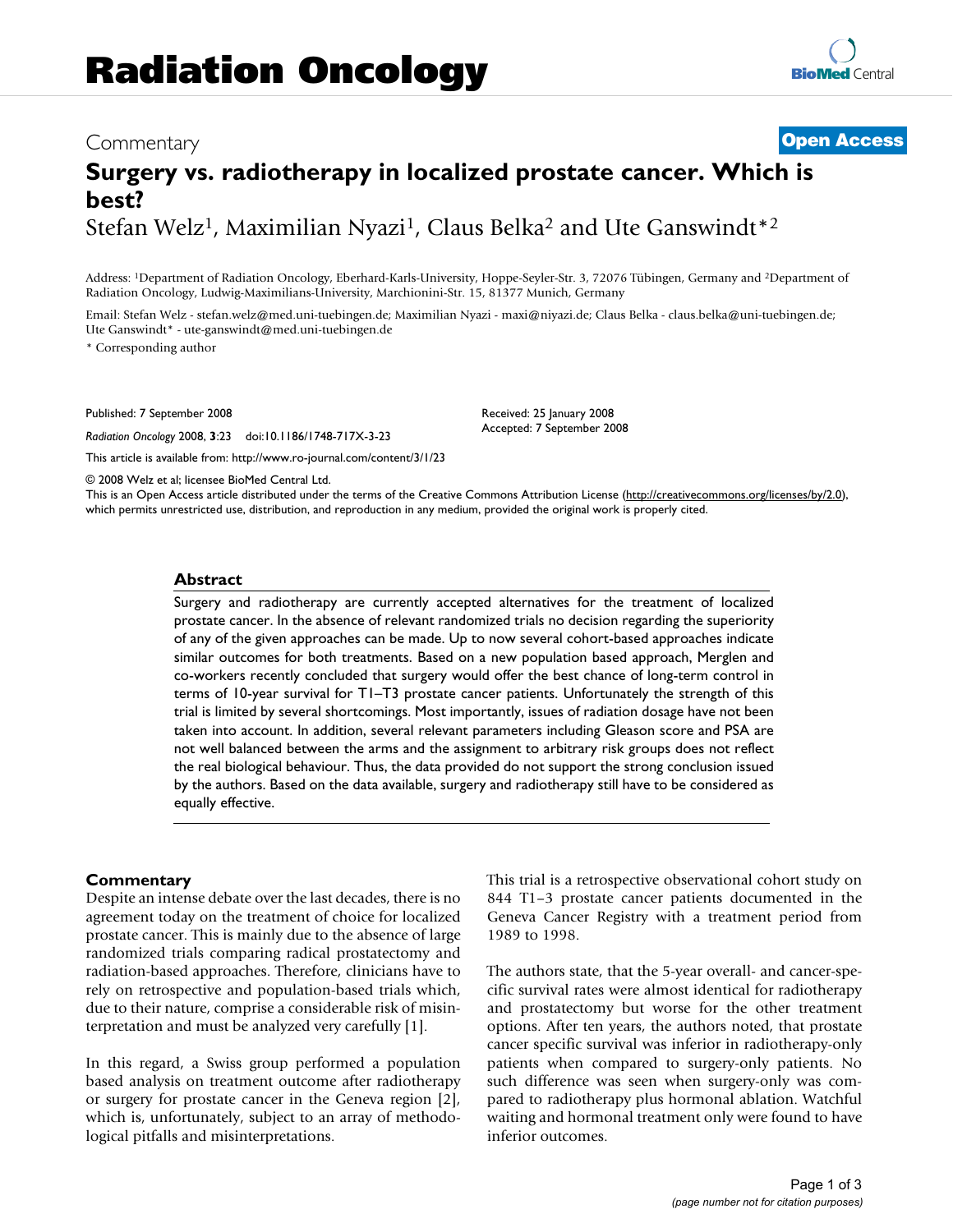These conclusions are based on the endpoint "mortality from prostate cancer". Yet, the authors fail to provide a definition for this endpoint, which itself is difficult to assess. It has been shown, that the cause of death in patients with prostate cancer is easily misattributed [3]. Since this aspect, concerning the most important endpoint of the study, is totally ignored by Merglen et al, misinterpretation of the data is due to happen.

Additionally, there are several further shortcomings that limit the value of the current study, most of which concern confounding variables:

First, the Gleason score is missing in 15% of the radiotherapy patients and in only 3% of the surgical patients. Furthermore, the grouping of patients was not based on the Gleason score only, but on a mixture of Gleason score and grading. The result is, that patients with a Gleason of 7 are analyzed in the same group as patients with a Gleason of 10, despite the fact that these scores represent distinct risk populations [4]. Another important predictor for the outcome after treatment is the initial PSA level. Again, there is a severe imbalance with 37% of the radiotherapy patients having PSA levels higher than 20 ng/ml whereas only 27% of the surgical patients had such PSA values. Moreover, there was a difference of 8% in patients with a PSA level above 30 ng/ml in favour of the surgical group. Next, there is the issue of the lymph node status: There is no hint, on how patients in the radiotherapy group have been staged. Resected patients are prone to have had pathological staging, whereas radiotherapy patients probably had computed tomography, which is known to be unreliable in this regard [5,6]. Thus, another bias is introduced.

The authors employed a Cox-regression model to adjust for given imbalances. This model should be able to control for imbalanced confounding factors if the influence of these factors is equally distributed in all subgroups. Although the used Cox model is an adequate statistical tool, it is doubtful whether statistical tools may be of any use to make up for inadequate grouping of risk factors (Gleason) or for a possible systematic clinical understaging of certain patient collectives (N-status in radiotherapy patients). At no point in their paper the authors indicated possible weaknesses of this approach.

Last but not least, the authors completely neglected the importance of adequate dosage for the outcome of radiation-based treatment approaches [7-9]. In the last 15 years, advances in technical equipment allowed an escalation of the prescribed dose to the level which is standard nowadays. Since the trial by Merglen et al. was done in the late eighties, it is likely that non-optimal radiation doses were applied. Yet, the authors do not provide any data on this aspect. Considering, that study patients with radiotherapy and hormonal ablation show a comparable outcome to surgical patients, the reason could be, that hormonal therapy at least partially compensated for underdosage [10].

In conclusion, the statement issued by Merglen and coworkers that "surgery offers the best chance of long-term prostate-cancer-specific survival in particular for younger patients and patients with poorly differentiated tumours" is not supported by the data presented in their paper. Most of the obvious problems including the effects of radiation dose, clinical vs. pathological staging as well as the attribution of causes of death are not discussed by the authors. The same is true for critical aspects on the discussed issue in the papers that were already mentioned. Additionally, there are data indicating an equivalence of radical prostatectomy and radiotherapy, provided, that an adequate radiation dose is prescribed [11-16], a fact, which is neglected in the discussion.

Thus, despite the fact that observational studies are necessary to evaluate the efficacy of surgery vs. radiotherapy in prostate cancer, the paper by Merglen et al. does not add valid information. In addition, we would be highly reluctant to use these data for patient counselling as suggested by the authors "Until clinical trials provide conclusive evidence, physicians and patients should be informed of these results and their limitations".

# **Competing interests**

The authors declare that they have no competing interests.

# **Authors' contributions**

SW and UG did the literature research and drafted the manuscript, UG and MN revised the manuscript, CB and UG conceived the article and revised it. All authors read and approved the final manuscript.

### **References**

- 1. Barry MJ, Albertsen PC, Bagshaw MA, Blute ML, Cox R, Middleton RG, Gleason DF, Zincke H, Bergstralh EJ, Jacobsen SJ: **[Outcomes](http://www.ncbi.nlm.nih.gov/entrez/query.fcgi?cmd=Retrieve&db=PubMed&dopt=Abstract&list_uids=11413519) [for men with clinically nonmetastatic prostate carcinoma](http://www.ncbi.nlm.nih.gov/entrez/query.fcgi?cmd=Retrieve&db=PubMed&dopt=Abstract&list_uids=11413519) managed with radical prostactectomy, external beam radiotherapy, or expectant management: a retrospective analy[sis.](http://www.ncbi.nlm.nih.gov/entrez/query.fcgi?cmd=Retrieve&db=PubMed&dopt=Abstract&list_uids=11413519)** *Cancer* 2001, **91(12):**2302-14.
- 2. Merglen A, Schmidlin F, Fioretta G, Verkooijen HM, Rapiti E, Zanetti R, Miralbell R, Bouchardy C: **[Short- and long-term mortality](http://www.ncbi.nlm.nih.gov/entrez/query.fcgi?cmd=Retrieve&db=PubMed&dopt=Abstract&list_uids=17923593)** [with localized prostate cancer.](http://www.ncbi.nlm.nih.gov/entrez/query.fcgi?cmd=Retrieve&db=PubMed&dopt=Abstract&list_uids=17923593) **167(18):**1944-50.
- 3. Newschaffer CJ, Otani K, McDonald MK, Penberthy LT: **[Causes of](http://www.ncbi.nlm.nih.gov/entrez/query.fcgi?cmd=Retrieve&db=PubMed&dopt=Abstract&list_uids=10772678) [death in elderly prostate cancer patients and in a compari](http://www.ncbi.nlm.nih.gov/entrez/query.fcgi?cmd=Retrieve&db=PubMed&dopt=Abstract&list_uids=10772678)[son nonprostate cancer cohort.](http://www.ncbi.nlm.nih.gov/entrez/query.fcgi?cmd=Retrieve&db=PubMed&dopt=Abstract&list_uids=10772678)** *J Natl Cancer Inst* 2000, **92(8):**613-21. Comment in: *J Natl Cancer Inst* 2001, **93(5)**: 397–8.
- Partin AW, Mangold LA, Lamm DM, Walsh PC, Epstein JI, Pearson JD: **[Contemporary update of prostate cancer staging nomo](http://www.ncbi.nlm.nih.gov/entrez/query.fcgi?cmd=Retrieve&db=PubMed&dopt=Abstract&list_uids=11744442)[grams \(Partin Tables\) for the new millennium.](http://www.ncbi.nlm.nih.gov/entrez/query.fcgi?cmd=Retrieve&db=PubMed&dopt=Abstract&list_uids=11744442)** *Urology* 2001, **58(6):**843-8.
- Borley N, Fabrin K, Sriprasad S, Mondaini N, Thompson P, Muir G, Poulsen J: **[Laparoscopic pelvic lymph node dissection allows](http://www.ncbi.nlm.nih.gov/entrez/query.fcgi?cmd=Retrieve&db=PubMed&dopt=Abstract&list_uids=14594685) [significantly more accurate staging in "high-risk" prostate](http://www.ncbi.nlm.nih.gov/entrez/query.fcgi?cmd=Retrieve&db=PubMed&dopt=Abstract&list_uids=14594685) [cancer compared to MRI or CT.](http://www.ncbi.nlm.nih.gov/entrez/query.fcgi?cmd=Retrieve&db=PubMed&dopt=Abstract&list_uids=14594685)** *Scand J Urol Nephrol* 2003, **37(5):**382-6.